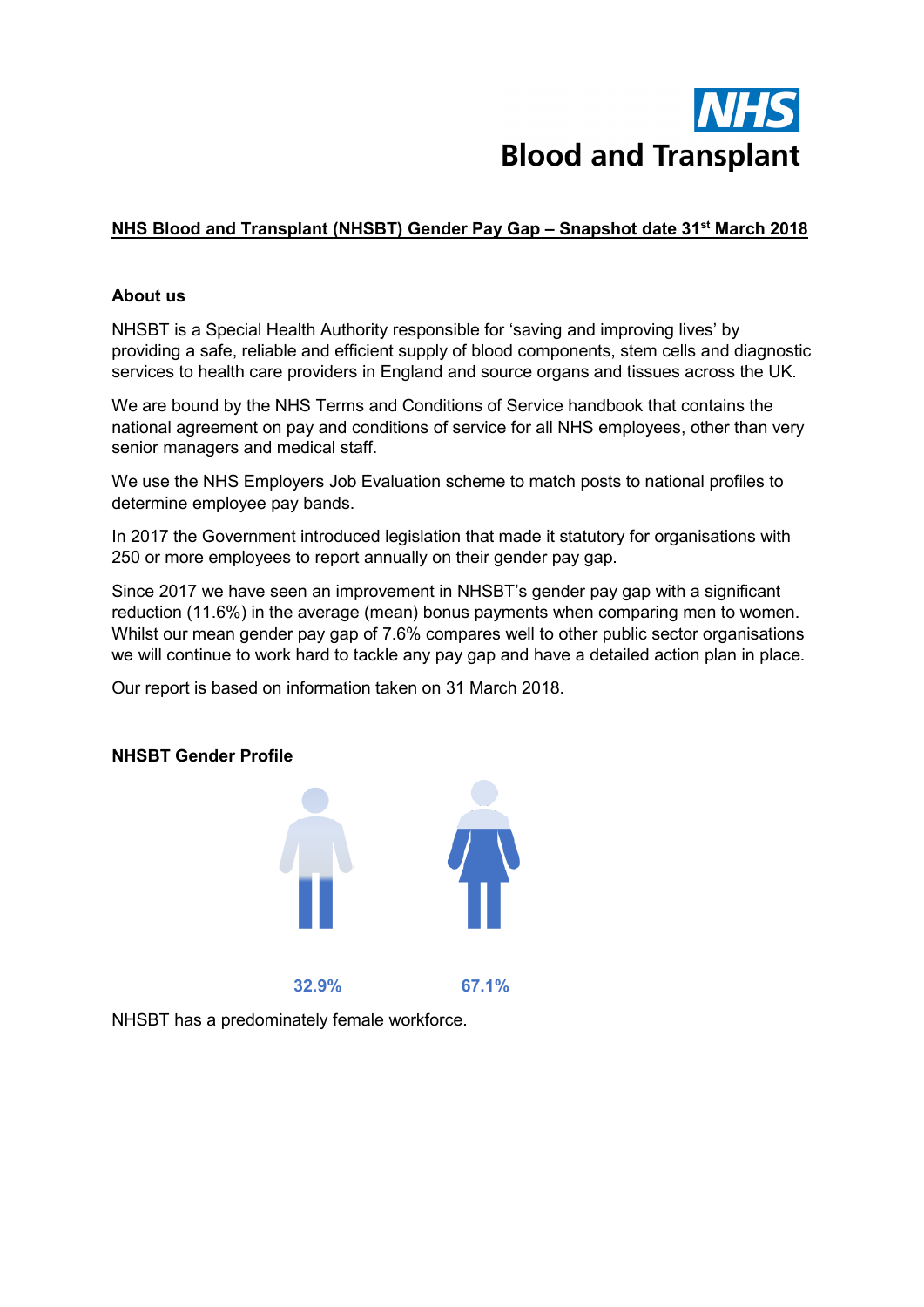### **NHSBT Gender Pay Gap – 31st March 2018**

| <b>Women's earnings are:</b> |                   |
|------------------------------|-------------------|
| <b>Mean Gender Pay Gap</b>   | <b>7.6% lower</b> |
| <b>Median Gender Pay Gap</b> | 5.4% lower        |

The mean gender pay gap has reduced by 0.3% from 2017 when it stood at 7.9%.

The median gender pay gap has increased by 0.4% from the 2017 figure of 5.0%.

The main reasons for our Gender Pay Gap, are driven by two main factors.

- 1) The higher proportion of men in more senior (higher paid) roles; combined with
- 2) The higher proportion of women in more junior roles (lower paid roles)

The Gender Pay Gap report does not just include basic pay but includes payments such as shift allowances and Recruitment and Retention Premia.

Our figures do not include on-call payments as they do not meet the ACAS definition of oncall payments.

According to the Office for National Statistics (ONS) published in October 2018, the mean gender pay gap figure for the public sector is around 17.5%, and so NHSBT compares favourably with the wider public sector and other NHS Arms' Length Bodies.

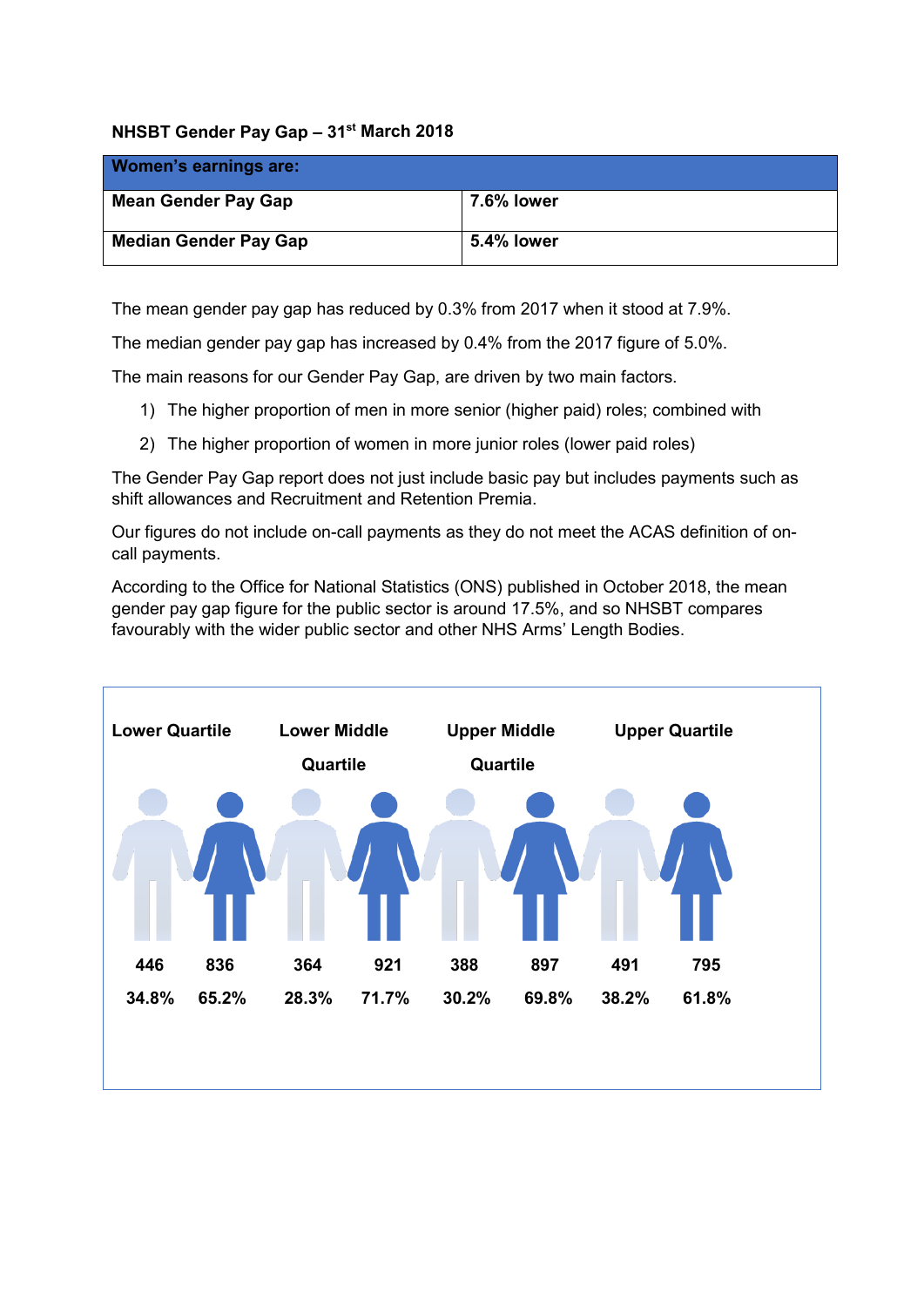#### **NHSBT Gender Bonus Pay Gap – 31st March 2018**

| <b>Women's bonuses are:</b>              |             |
|------------------------------------------|-------------|
| <b>Difference in Mean Bonus Payments</b> | 32.9% lower |
| Difference in Median Bonus Payments      | 53.2% lower |



Under the National Medical & Dental terms and conditions Consultants are eligible to apply for Clinical Excellence Awards (CEA). In the 12 months ending 31<sup>st</sup> March 2018, 18 females had received a CEA award compared to 10 males.

The mean bonus gender pay gap has reduced by 11.16% to 32.94% in 2018 and the median bonus gender pay gap has risen by 7.55% to 53.15%.

## **Reducing the Gender Pay Gap**

NHSBT is committed to ensuring that our Gender Pay Gap is lowered and will look at the following areas:

- Carry out detailed analysis, over the past 12 months, of recruitment activity for the most senior roles (payband 8c and above) to establish if women are applying for these roles. From these findings, if necessary, establish focus groups within NHSBT to understand why women are not applying for these roles with a view to identifying any barriers and taking steps to remedy this.
- Share stories across the organisation of women who have successfully applied for some of the more senior roles with NHSBT to raise the profile of women in these senior roles and showcase their successes.
- Continue with our extensive leadership and coaching programmes aimed at all levels of leaders. Management information will be regularly monitored.
- Repeat the Talent Sharing and Succession planning activity carried out the NHSBT's Executive Team.
- The launch of the Leadership ladder tool in February 2019 will help aspiring leaders and leaders develop and progress throughout their NHSBT career.
- Continue with the excellent work carried out to date where we have reduced the Bonus Gender Pay Gap by over 11 percent between 2017 and 2018. This is largely due to encouraging more women to apply for Clinical Excellence Awards (CEAs).